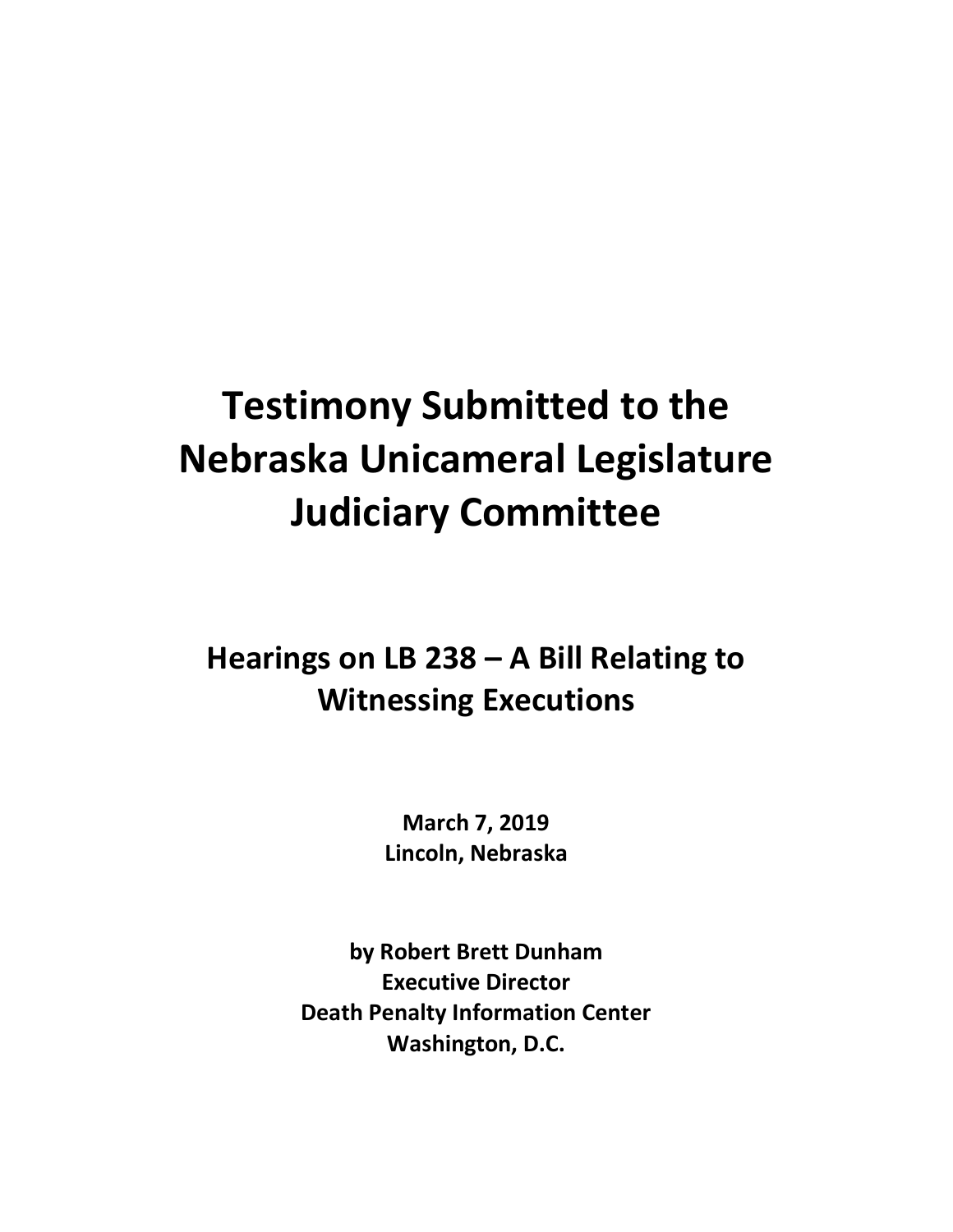Mr. Chairman, Members of the Committee: I want to thank Senator Pansing Brooks and the Committee for providing me this opportunity to testify regarding Legislative Bill 238, regarding proposed changes in Nebraska's provisions relating to witnessing executions.

My name is Robert Dunham. I am the Executive Director of the Death Penalty Information Center.<sup>1</sup> We are a national non-profit organization that provides information and analysis on issues related to capital punishment in the United States. The Center does not take a position for or against the death penalty, though we have been critical of the way it is administered. We serve as a resource for those who are interested in capital punishment.<sup>2</sup>

One of the issues we have been following closely is transparency  $-$  or, more accurately, the lack of transparency  $-$  in the execution process in the United States. On November 20th, we published a major report on execution secrecy entitled, *[Behind the Curtain: Secrecy and the Death Penalty in the United](https://deathpenaltyinfo.org/files/pdf/SecrecyReport.pdf)  [States.](https://deathpenaltyinfo.org/files/pdf/SecrecyReport.pdf)* For your reference, I have provided each member of the Committee a copy of the report and will submit a copy along with my testimony. That report explains in depth why transparency in executions is so important — not just as a vital principle of our democracy, but as a guarantor of good governance.

 $\overline{a}$ 

<sup>&</sup>lt;sup>1</sup> Death Penalty Information Center, 1701 K Street, N.W., Suite 205, Washington, D.C. 20006. Phone: (202) 289-2275; web site: [www.deathpenaltyinfo.org;](http://www.deathpenaltyinfo.org/) email: rdunham@deathpenaltyinfo.org.

<sup>&</sup>lt;sup>2</sup> Our website is one of the most widely used by those seeking information on the death penalty. The Library of Congress has chosen it as part of its archive on this issue. Justices of the United States Supreme Court and state supreme courts have cited the website as an authoritative source of death penalty information.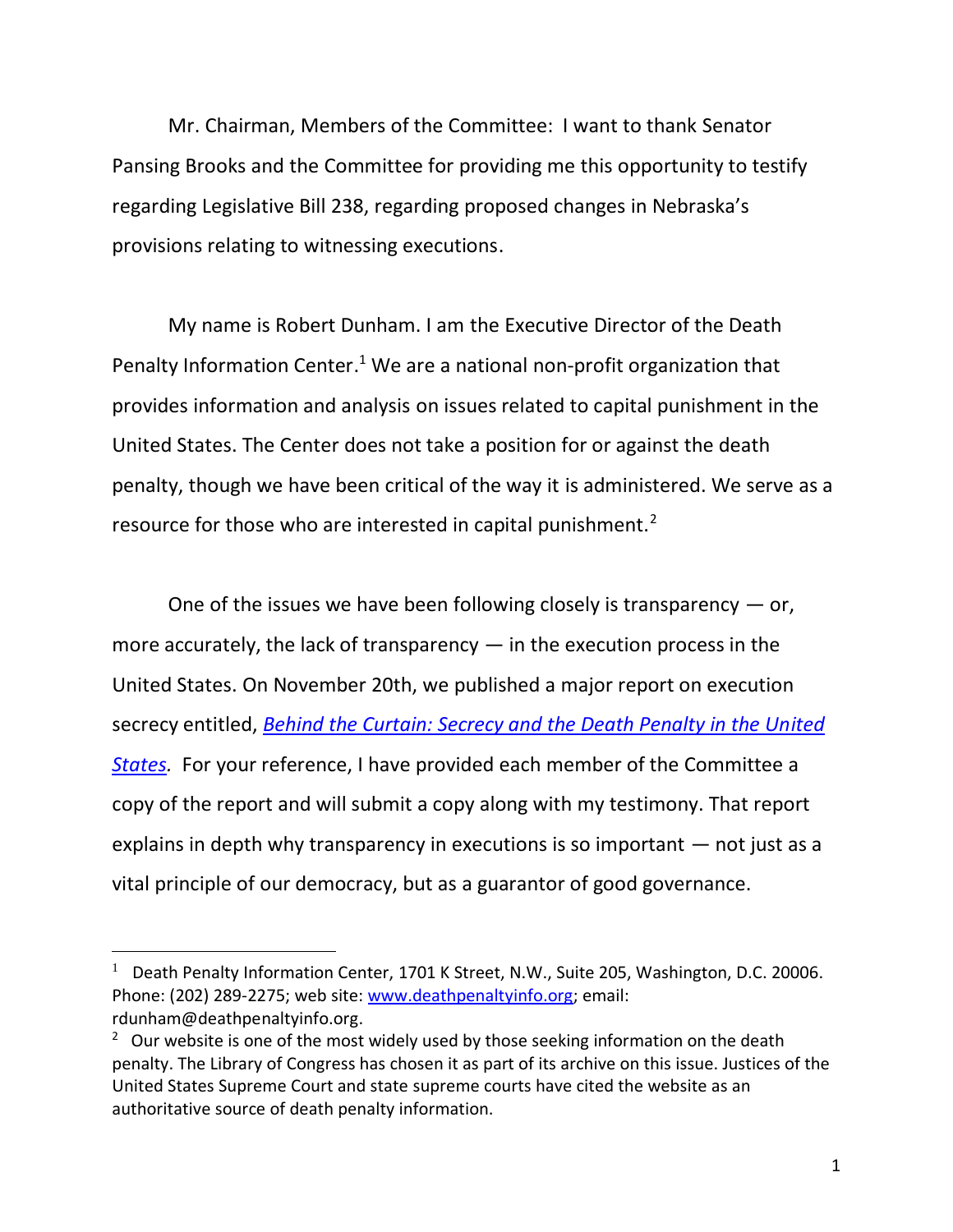In preparing the report, we found that since January 2011, legislatures in thirteen states have enacted new secrecy statutes that conceal vital information about the execution process. Of the seventeen states that carried out 246 lethalinjection executions between January 1, 2011 and August 31, 2018, all withheld at least some information about the execution process. Fourteen states prevented witnesses from seeing at least some part of the execution. Fifteen prevented witnesses from hearing what was happening inside the execution chamber. None of the seventeen allowed witnesses to know when each of the drugs was administered.

This retreat into secrecy has occurred at the same time that states have conducted some of the most problematic executions in American history. States moved to lethal injection from more overtly violent methods of execution in an effort to make the execution process more humane. But instead, there have been frequent reports of prisoners who were still awake and apparently experiencing suffocation and excruciating pain after they were supposed to be insensate. These problems have intensified with the use of new drug formulas, with numerous eyewitness reports of an execution gone amiss, with problems ranging from labored breathing to gasping, heaving, writhing, and clenched fists. And the state's responses to these problems has undermined public confidence in capital punishment and in whether states can be trusted to competently carry it out.

In a number of recent executions — including the execution of Carey Dean Moore last August here in Nebraska — state officials denied that the execution

2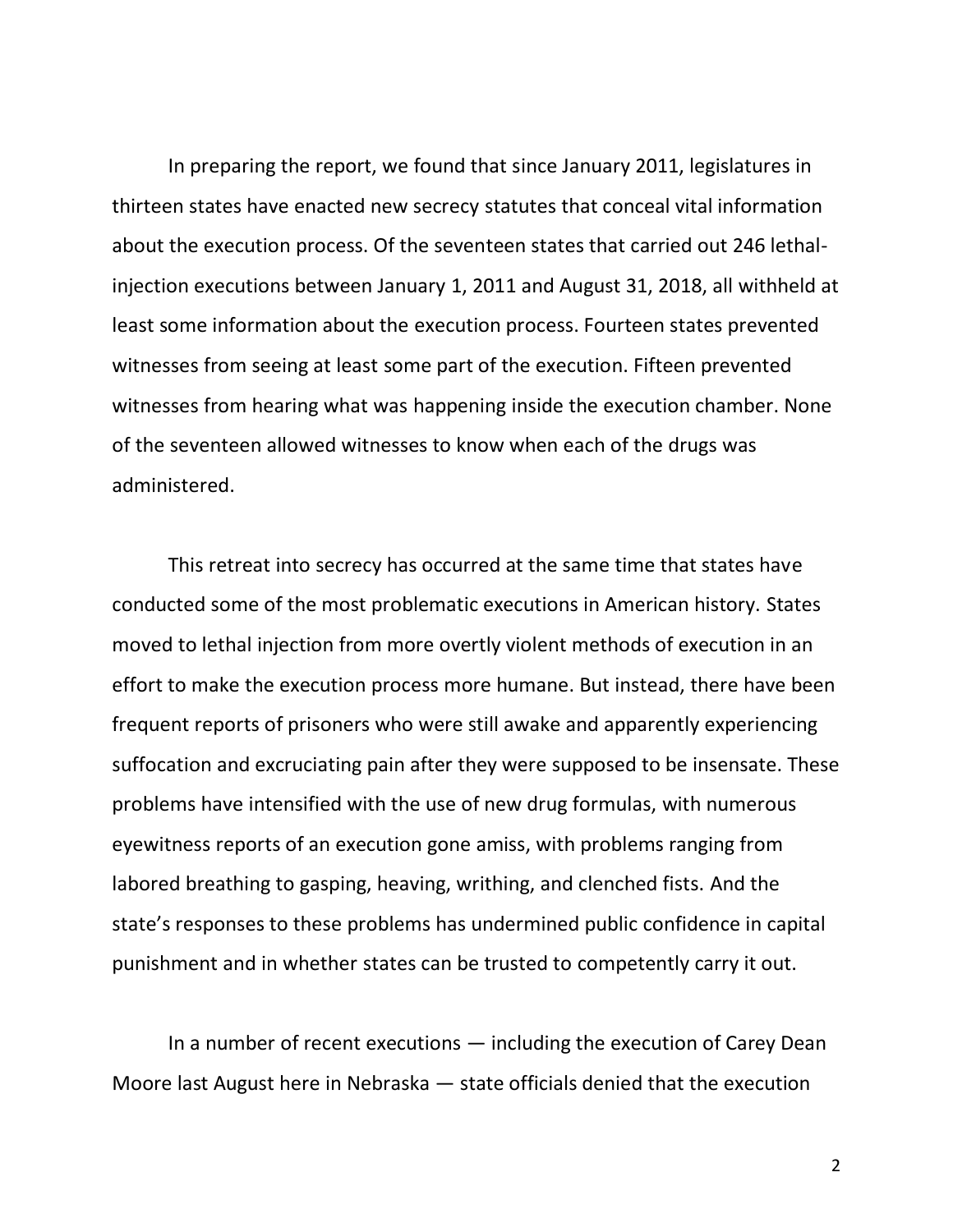was problematic, asserting that all had proceeded according to protocol. In some of these cases, what neutral witnesses observed exposed some of the representations by corrections officials as verifiably false. Coupled with persistent questions about government misconduct and ineptitude in secret government efforts to obtain execution drugs, the misrepresentations about things eyewitnesses could see for themselves raised additional serious questions about what had occurred in portions of the execution process that witnesses were unable to observe.

Now, Nebraska has had its share of questionable conduct in trying to obtain execution drugs, and while that is not the subject of LB 238, it underscores the need for transparency and accountability in the execution process. The state's drug procurement efforts have run the gamut from plainly illegal to comically inept. And they underscore that "Trust me, I'm the government" is not an acceptable substitute for public oversight.

And in some respects, the Carey Dean Moore execution only made things worse. Nobody drops the curtain so that you cannot see the moments when the prisoner dies. That's why you have witnesses, so they can see and report what happens. Because of secrecy, there are unnecessary lingering doubts about what happened during Mr. Moore's execution. How long was Mr. Moore's face discolored before he died? When, after the curtain dropped, did the discoloration change? Did it intensify further and then dissipate?

3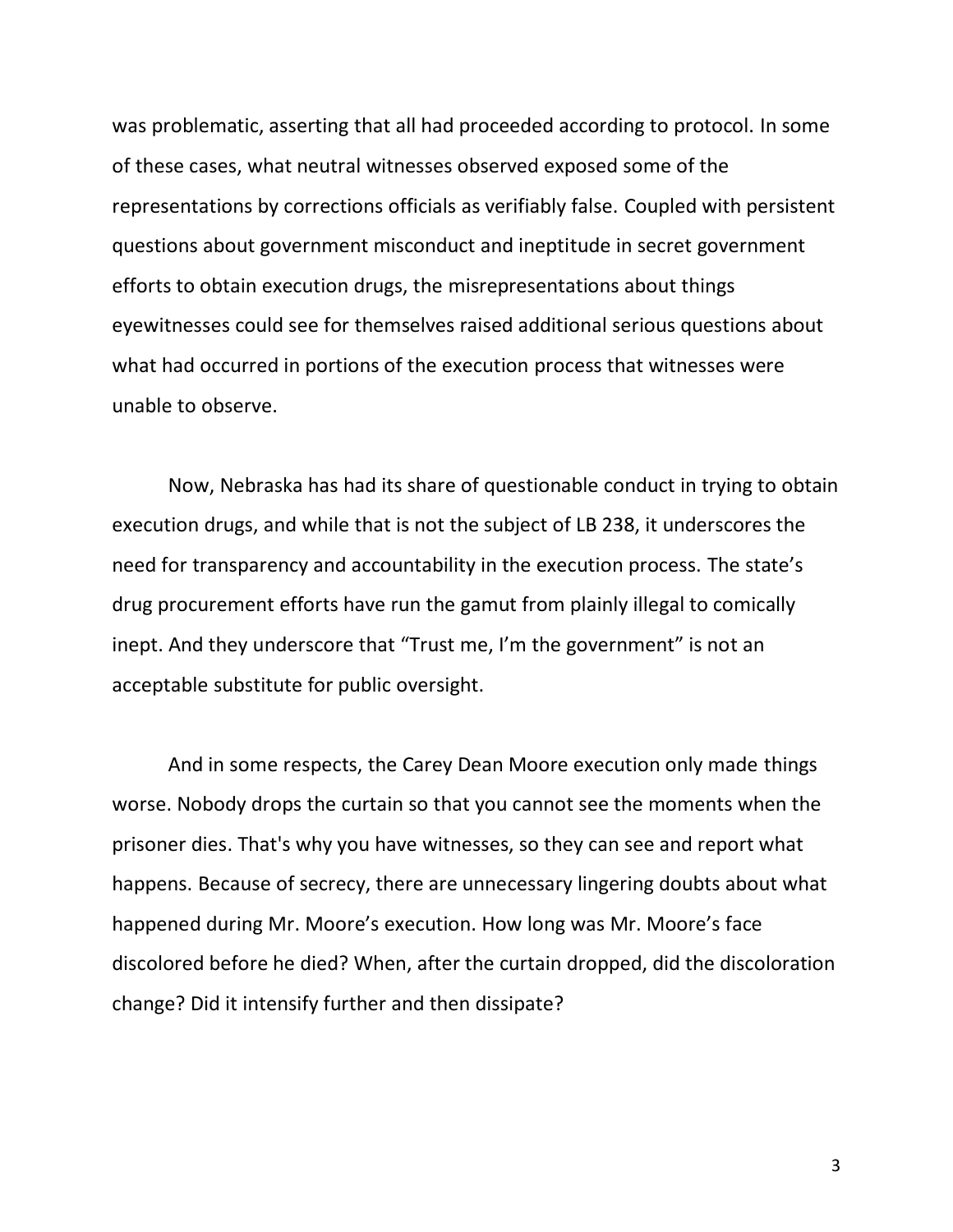Don't get me wrong. I'm not saying and do not mean to imply that Secretary Frakes or anyone in the Department of Corrections deliberately misled the public when they said that there was no indication that anything went wrong during Carey Dean Moore's execution. What I'm saying is that lack of transparency makes it impossible to know whether they were right.

I'm also not saying you should disregard what corrections officials say they saw. Their observations are certainly relevant, but they are hardly disinterested parties. Relying solely on their observations, when they have a vested interest in the outcome of an execution and a cognitive bias that may affect how they process what they are seeing, is problematic. That problem, of course, is easily rectified — and LB 238 does so. Let the public and press witness the execution from start to finish. Across the country, there have been problems setting the IV after the prisoner enters the execution chamber. There have been questions about whether a prisoner is gasping, gurgling, sucking for air in the throes of air hunger or snoring. There are questions about the timing and significance of facial discoloration. Was the prisoner spasming in response to the drugs? There have been botched executions that had to be called off after they had begun. That is why good public oversight requires what LB 238 does, mandating that witnesses be able to observe the execution process "from the moment the convicted person enters the execution chamber until the convicted person is declared dead or the execution is halted."

Good governments embrace the type of oversight that LB 238 would mandate. A democracy of the people, by the people, and for the people requires